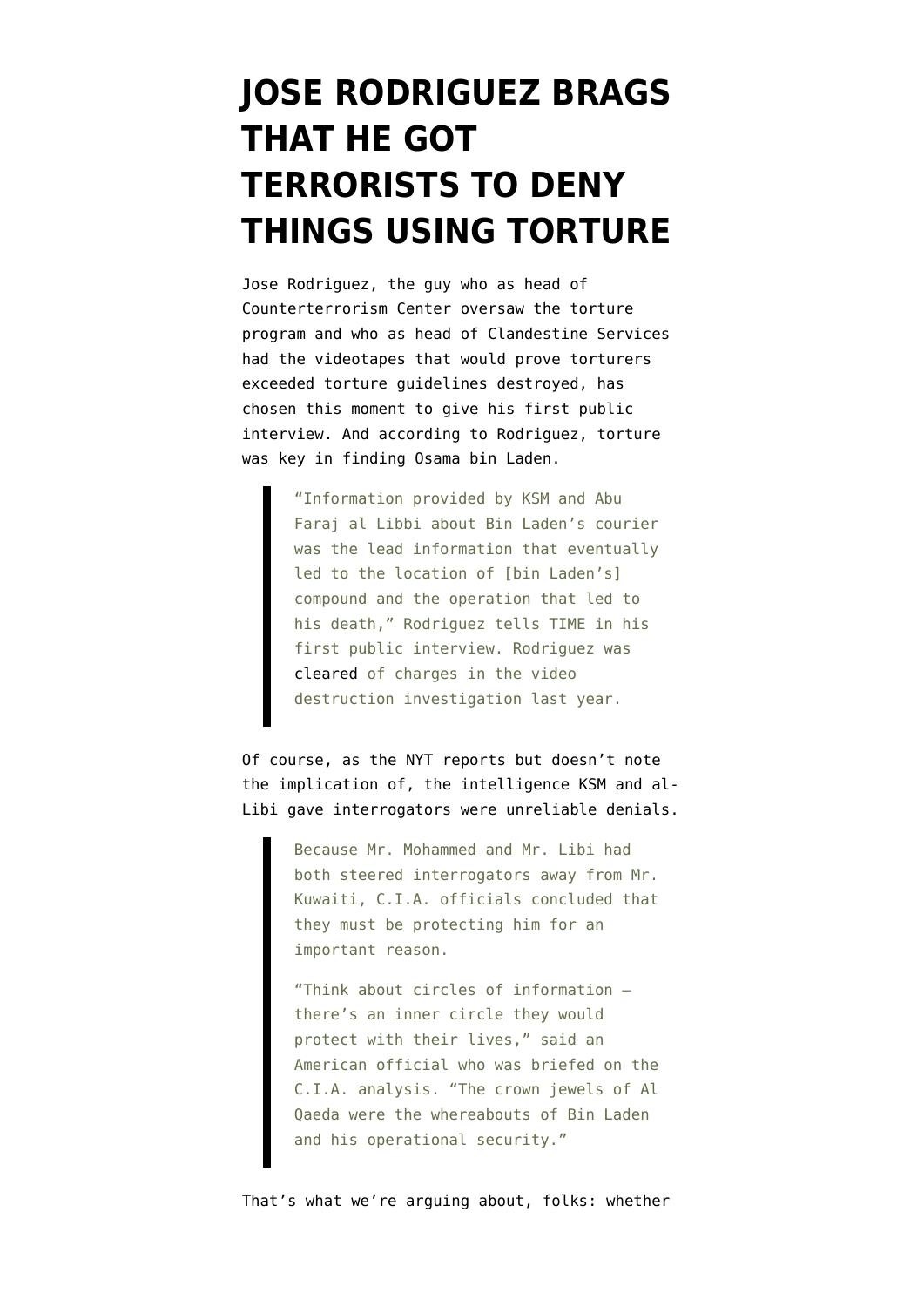the torture program was so effective that it led two terrorists to protect particular information after they'd been tortured.

I guess Jose Rodriguez doesn't think he could have gotten KSM and al-Libi to deny this information without torture?

To be fair to Rodriguez, that's not what he said al-Libi–whom he describes as having provided the most important intelligence–gave us. Rather, al-Libi provided information that convinced Rodriguez that Osama bin Laden wasn't all that important.

> Faraj told interrogators that the courier would only carry messages from bin Laden to the outside world every two months or so. "I realized that bin Laden was not really running his organization. You can't run an organization and have a courier who makes the rounds every two months," Rodriguez says. "So I became convinced then that this was a person who was just a figurehead and was not calling the shots, the tactical shots, of the organization. So that was significant."

As a reminder, Abu Faraj al-Libi would have provided this information some time in 2005–probably June or July. In late 2005, CIA [closed Alec Station](https://www.nytimes.com/2006/07/04/washington/04intel.html), its bin Laden unit, having decided that al Qaeda was no longer as hierarchical as it used to be, and so pursuing bin Laden was not that important.

> The unit, known as Alec Station, was disbanded late last year and its analysts reassigned within the C.I.A. Counterterrorist Center, the officials said.

The decision is a milestone for the agency, which formed the unit before Osama bin Laden became a household name and bolstered its ranks after the Sept. 11 attacks, when President Bush pledged